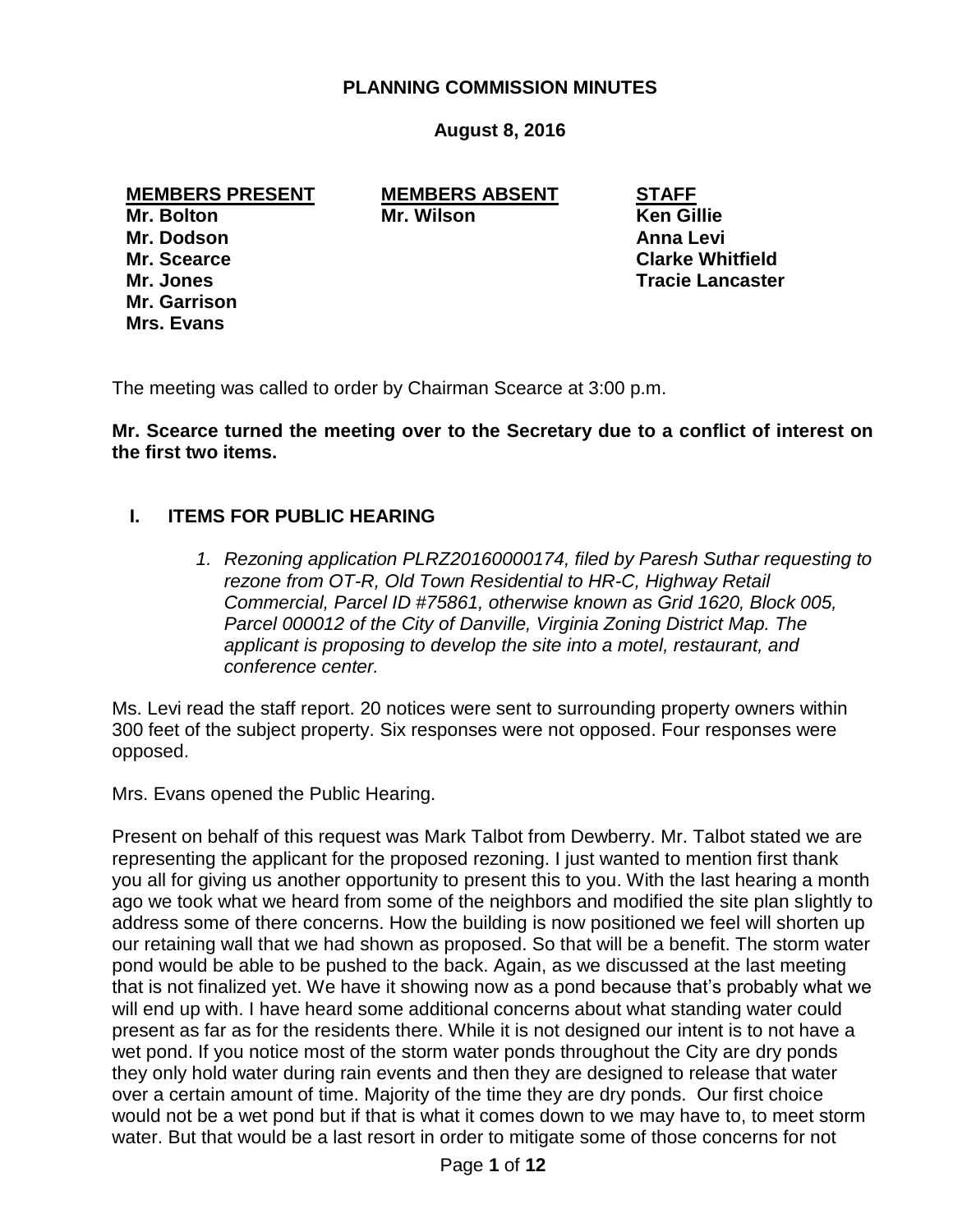only the residents but for maintenance issues as well. Another one of the concerns that I have been made aware of is access for the Fire Department should there services be needed. As you all are aware part of the process is that our site plan goes to the Fire Marshall and he reviews the site plan for compliance with access. The latest site plan that we submitted shows access on all four sides of the building and as part of your site plan review and approval with the City it has to show that the Fire Department can navigate those turns and make it in and out of the entrance. That would be something that is certainly addressed during site plan review. Also one of the others things that was discussed at the last meeting was traffic. There were some concerns with congestion in this area. The biggest concern that was addressed last time was Goodyear at shift change. Obviously, we can't do anything with that but again as our site plan review any kind of traffic mitigation and traffic concerns brought up by the City we will certainly have to address and get the City's approval on. I just wanted to give you an update on what we were able to do since that last time we spoke.

Mr. Jones stated there are a lot of trees that are on both sides are you going to clean all of those out or are you going to leave some of those?

Mr. Talbot stated no sir one of the other things that we submitted with the site plan is the site plan overlay on an aerial because of that very concern. For a number of reasons not the least of which is the newest storm water regulations that the State of Virginia requires. Forestry areas are of benefit for meeting those storm water requires. So is it not only in the best benefit of the neighbors but also of our client to leave as many of those as possible; if for no other reason than for storm water management. Certainly, the intent would be to leave as many of those trees as we can.

Mr. Bolton stated so if you had to end up moving the pond it and it wasn't within those trees or where those trees would border it would you then be required to plant trees as a buffer?

Mr. Talbot stated we would have to meet the City's landscaping ordinance with the respective buffers. But again our intent would be to leave as many of those established trees as possible. But yes we would have to meet those buffer requirements.

Mrs. Joyce Estrabrook stated I live at 580 Fulton Heights. I was able to be at the last meeting and of course at that time we didn't have a lot of those questions answered. So we do appreciate what they have answered for us so far. Our biggest concern as this point is still traffic. If any of you have been to Fulton Heights you will find that it is a narrow dead end road, with already one business on one corner of Fulton Heights. We have mentioned Goodyear traffic that is not our only concern. The 265 bypass empties right out at Fulton Heights. They come off that bypass at any speed. They are also coming out of North Carolina at any speed. We are right there at the bypass so we are the next driveway pass the bypass. So it's not just a matter of Goodyear traffic obviously that is only at certain times of the day. It is a constant pattern all day long. With this proposed building opening onto Fulton Heights that is just going to increase our time of getting in and out. It is already an extended wait a lot of times for us to be able to get out. With this being the only entrance and exit there we see this being a major problem. I did ask about the buffering and you all following up on that has answered some questions for me. Clara and Mike Charmello attended the last meeting they are our neighbors on Fulton Heights. They were unable to attend today but they have submitted a letter that they ask that I read. After receiving the information that we didn't have at the last meeting in the mail the letter states, there are 97 parking spaces around the motel with only one narrow exit to Fulton Heights. Three sides of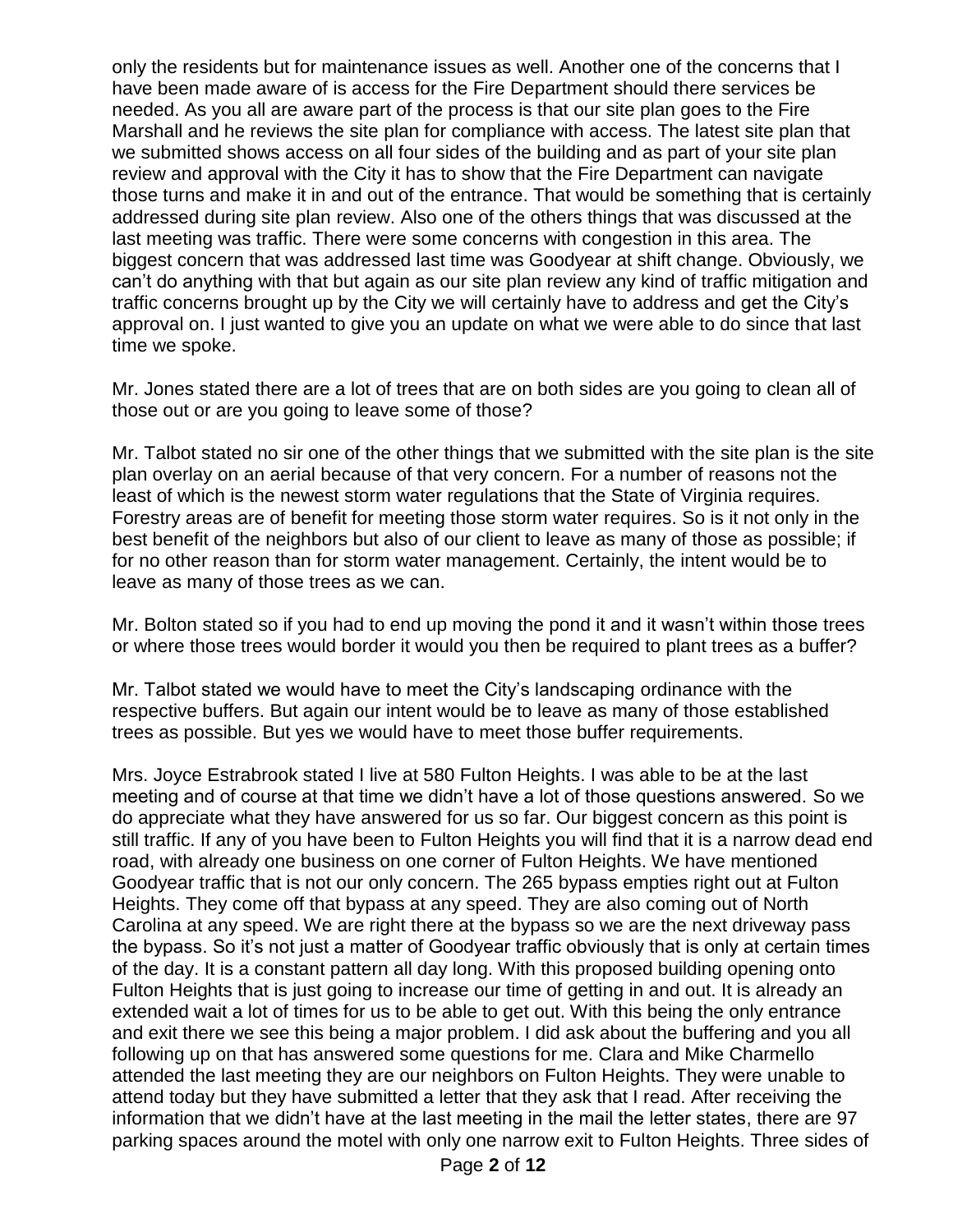the building are surrounded by a retaining wall; with the close proximity to the bypass, a race in Martinsville could fill this hotel often. If there were a fire how could a number of cars get out or a fire truck get in on such a narrow, dead end, one way exit? How could we get out of our homes on this dead end street? Another concern is the storm water pond. Standing water is never a good idea. Health officials warn of this all the time. This could become a Zika breading ground in addition to creating a home for snakes; rodents etc. which would be far too close to our homes. Exiting Fulton Heights is already a problem with Goodyear traffic going to or leaving work. We have long waits to get out at those times. Plus many cars exit the bypass still going at a high rate of speed as they enter Highway 86. It's already a dangerous intersection let's not make it worse for the homeowners on Fulton Heights.

Mrs. Evans closed the Public Hearing.

Mr. Bolton stated what is the speed limit through there from North Carolina all the way to the hospital?

Mr. Whitfield stated forty.

Mr. Bolton stated well that's pretty low. If traffic becames a problem who would look at reducing the speed through there?

Mr. Gillie stated the City. It is our responsibility if it becomes an issue for traffic. The two items that were removed from the agenda, what they will have to do will impact this site.

Mr. Bolton stated so it would be something that will be looked at.

Mr. Gillie stated we are looking at that whole corridor because we have this development as well as the other one that is coming in front of you.

Mr. Bolton stated in the 20 year plan and I should know this because I have it; south main out that way was looking to be developed commercially?

Mr. Gillie stated yes.

Mr. Bolton stated okay.

Mrs. Evans stated why did you limit the time starting at 7am? What if someone wanted to come for breakfast earlier than 7?

Mr. Gillie stated seven just looked like a standard number that we have used. We are not opposed to changing it to six. We didn't want to go to 4 or 5. We thought of the neighbors with what time people are getting up and ready for work. If Planning Commission wants to change the time staff wouldn't be opposed to that.

**Mr. Bolton made a motion to approve** *PLRZ20160000174* **with the proffers per the applicant. Mr. Garrison seconded the motion. The motion was approved by a 5-0-1 vote (Mr. Scearce abstained from the vote).**

Mr. Whitfield stated with the proffers per the applicant?

Mr. Bolton stated yes.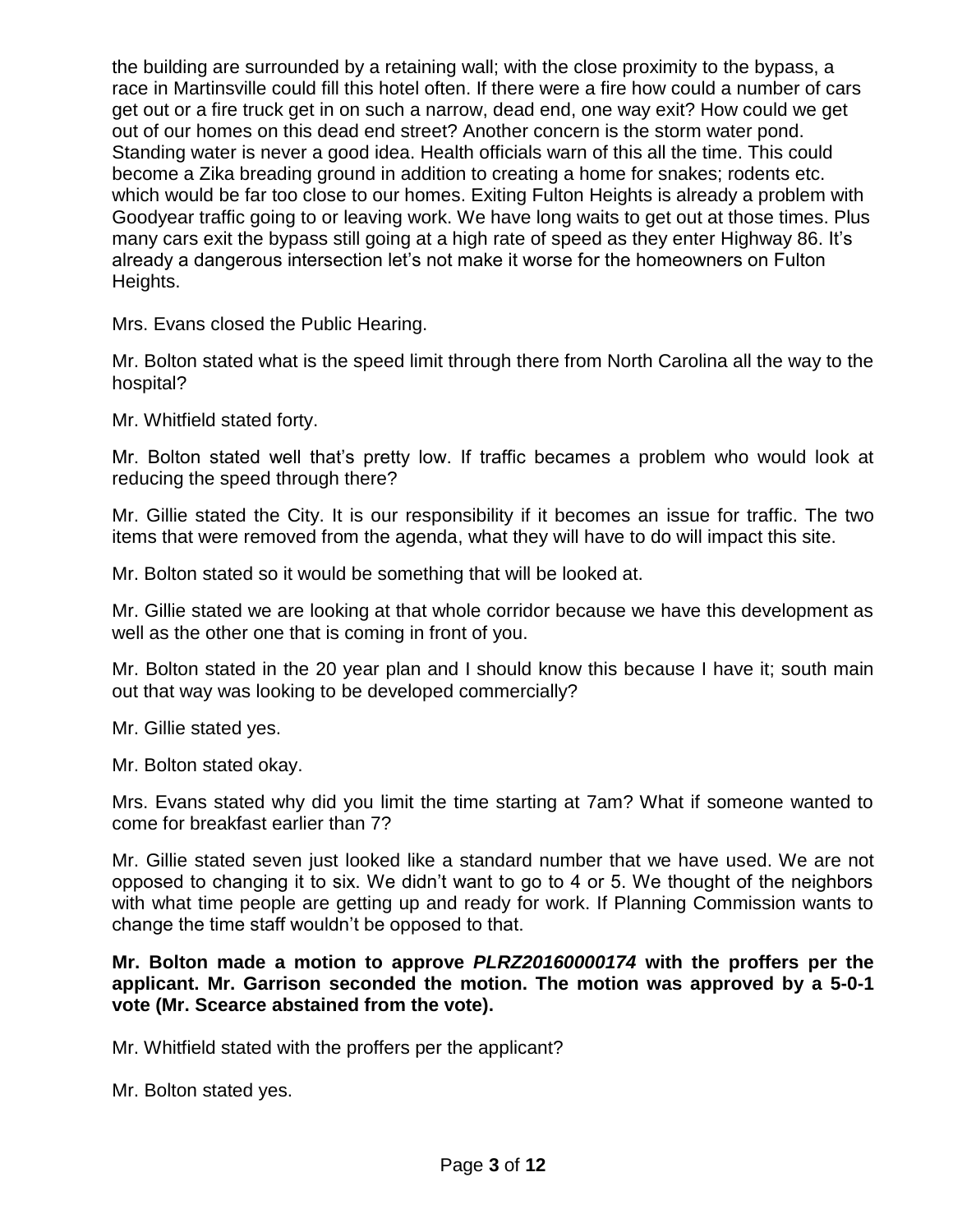Mr. Whitfield stated I just wanted to make it was on the record that it is with the proffers per the applicant and not the conditions per staff.

Mr. Bolton stated okay yeah sure.

*2. Rezoning application PLRZ20160000176, filed by Paresh Suthar requesting to rezone from OT-R, Old Town Residential to HR-C, Highway Retail Commercial, Parcel ID #75860, otherwise known as Grid 1620, Block 005, Parcel 000011 of the City of Danville, Virginia Zoning District Map. The applicant is proposing to consolidate this parcel with Parcel ID #75861 for commercial redevelopment into a motel, restaurant, and conference center.*

**Mr. Bolton made a motion to approve** *PLSUP20160000176* **with the proffers by the applicant. Mr. Garrison seconded the motion. The motion was approved by a 5-0-1 vote (Mr. Scearce abstained from the vote).**

**Mr. Scearce took the meeting back over as Chairman.** 

*3. Special Use Permit application PLSUP20160000202, filed by Jeff Lynch, requesting a Special Use Permit to operate a day care center in accordance with Article 3:M, Section C, Item 6 of the Code of the City of Danville, Virginia 1986, as amended at 155 Deer Run Road, otherwise known as Grid 1815, Block 004, Parcel 000014 of the City of Danville Virginia Zoning District Map. The applicant is proposing to operate an after-school center for up to 45 children aged five (5) to twelve (12).*

Ms. Levi read the staff report. 13 notices were sent to surrounding property owners within 300 feet of the subject property. Six responses were not opposed. One response was opposed.

Mr. Scearce opened the Public Hearing.

Present on behalf of this request was Gus Dyer the property owner and landlord for Bridge Town Church. If anybody has any questions I will be glad to answer them.

Present on behalf of this request was Jeff Lynch, the Pastor at Bridge Town Church. I am here if anyone has any questions. All I would have to say about what we want to do is that we are a church that is looking to use the facilities that we currently have. Which is used for children on Sunday morning or Wednesday night, whenever we have events taking place at the church using these same facilities for the after school child care.

Mr. Bolton stated just one of the responses that we got stated there was no green space for children to play. I guess the concern was that they might spill out into the road. How did you handle it with the children you have now and did you see that as a problem?

Mr. Lynch stated not necessary as a problem. A couple of options that we have are that there is some space, limited space, but some space behind the building that we have looked at to be able to use. Another option is that there are a couple of area schools close by that he have talked about being able to take kids and let them play after we have picked them up from school before we bring them back to the facility.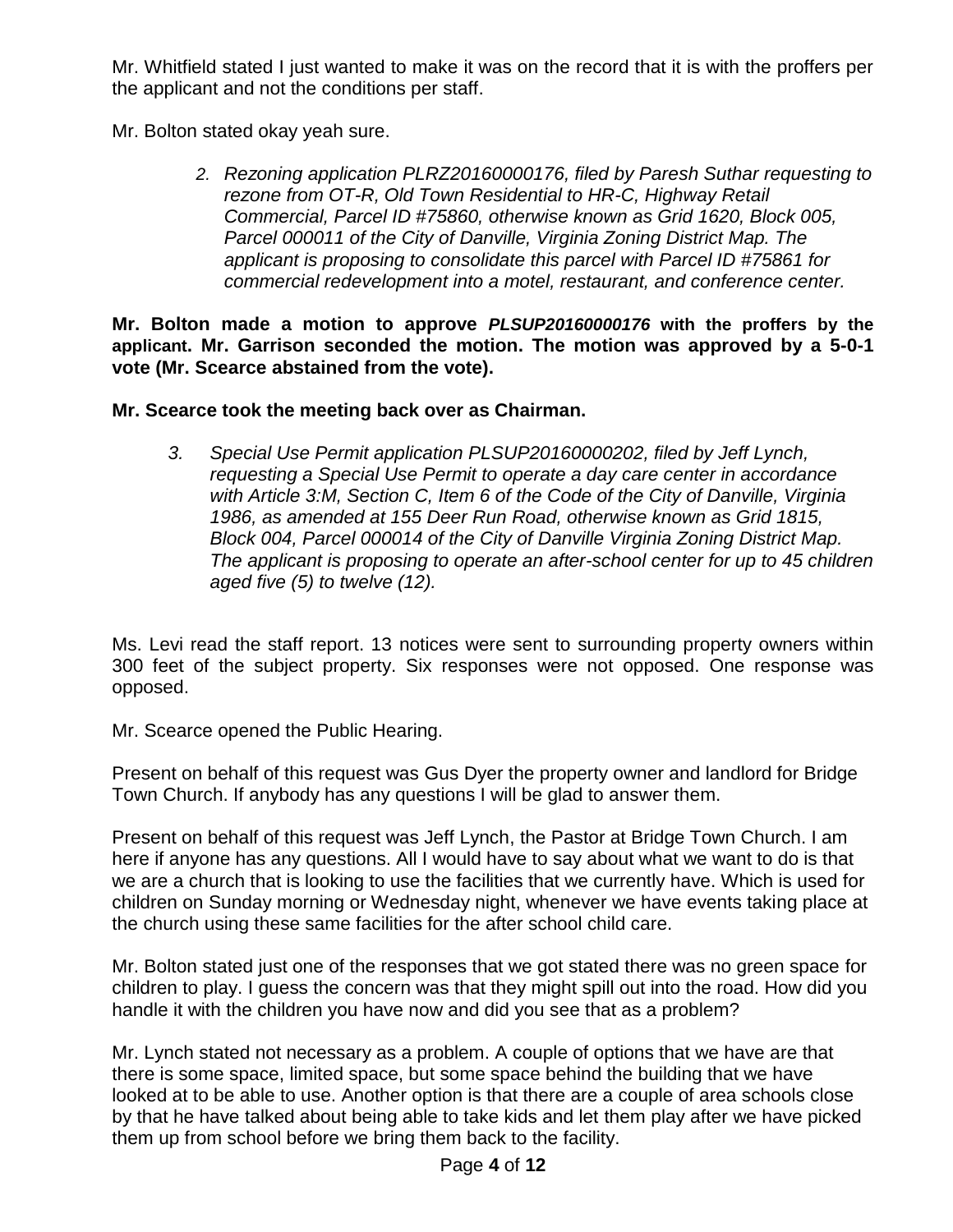Mr. Garrison stated 7am to 7pm?

Mr. Lynch stated not a problem. We will be finished pick up by 6:30.

Mr. Garrison stated I'm looking more at the morning time. Will you have kids in the morning?

Mr. Lynch stated no sir. The only time it will be in the morning is on the special occasions where it is a snow day or something and parents need somewhere for their kids to go. But on a normal operating day we will not be doing anything during the day. So, on those we can tell parents we can't do anything until after 7am; shouldn't be a problem.

Mrs. Evans stated do you have agreements with the two schools that you are talking about taking the kids to play? Or do you need an agreement?

Mr. Lynch stated yes we have made contact from them and made plans to pick up kids from those schools starting Wednesday if possible.

Mr. Scearce closed the Public Hearing.

## **Mr. Garrison made a motion to approve** *PLSUP20160000202* **with the conditions per staff. Mr. Dodson seconded the motion. The motion was approved by a 6-0 vote.**

*4. Rezoning application PLRZ20160000203, filed by TriCor Properties LLC requesting to rezone from S-R, Suburban Residential to N-C, Neighborhood Commercial, Parcel IDs #70166, #70167, and #70046, otherwise known as Grid 1916, Block 011, Parcels 000040, 000039, and 000041, respectively, of the City of Danville, Virginia Zoning District Map. The applicant is proposing to rezone the parcels so that they may be consolidated and converted into a real estate business office.*

Ms. Levi read the staff report. 34 notices were sent to surrounding property owners within 300 feet of the subject property. Twelve responses were not opposed. Five responses were opposed.

Mr. Scearce opened the Public Hearing.

Present on behalf of this request was Mr. Gerald Kelly one of the owners of TriCor properties. We would love to put our office there TriCor real estate property. We bought out Steven Real estate at 380 Piney Forest Road. We would like to transfer back to the 41 area in that house right across from Blessed Hope Baptist Church.

Mr. Jones stated were you contacted by Linda LaPrade about this letter?

Mr. Kelly stated no sir.

Mr. Jones stated the letter states I was told by Mr. Kelly that he had contacted Mr. Gillie about the issue that no business involving food sales, automobile sales service would be allowed to conduct business in this area. Is that true?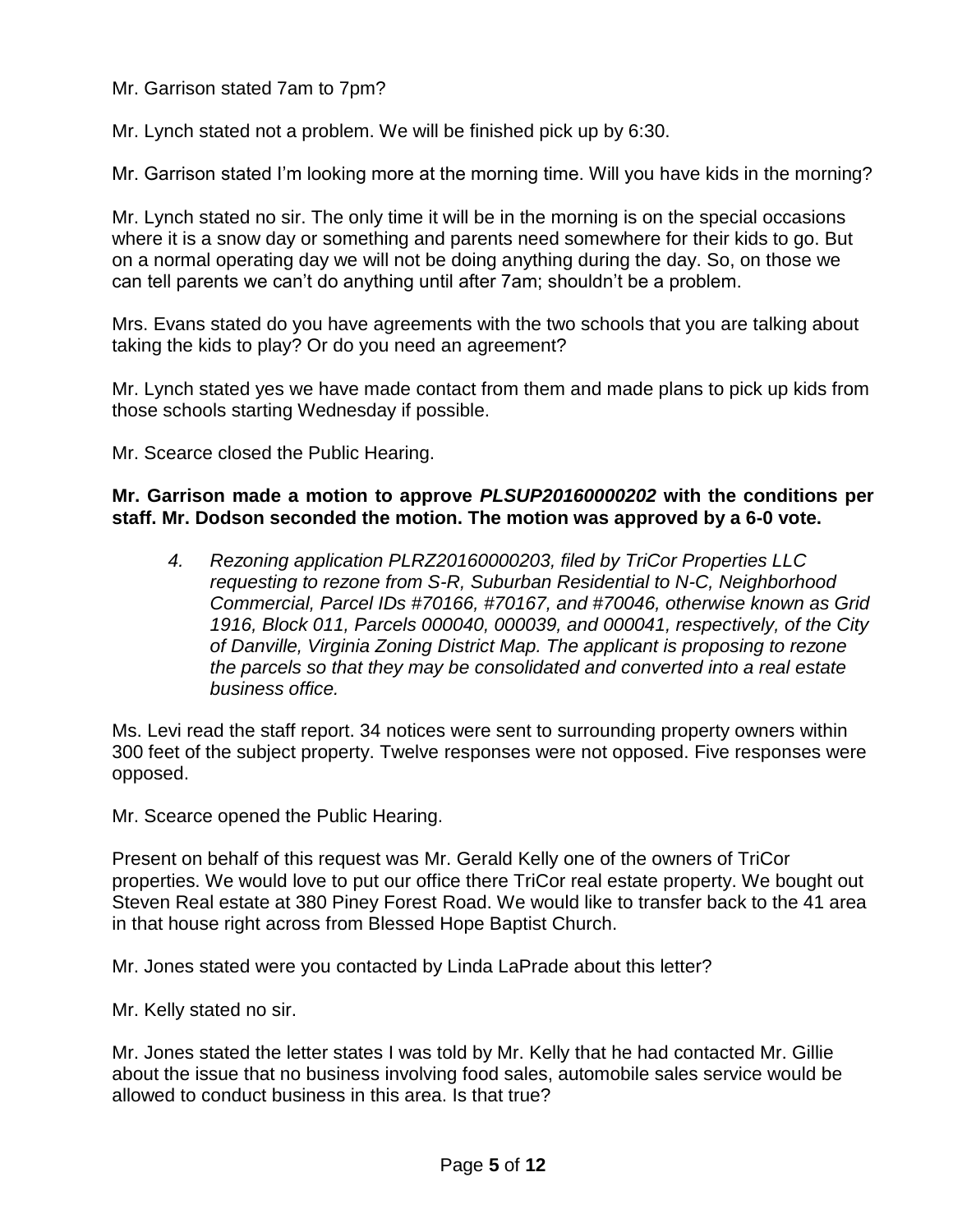Mr. Kelly stated is that the neighbor? She came out and talked to me one day in the yard. I remember that conversation with her and she said you all are not going to put up food? She knows I own O'Kelly's too. I said no I already talk to the Mr. Gillie and he said he didn't want food or any car dealerships or anything like that.

Mr. Jones stated that's what this is about.

- Mr. Kelly stated yes sir I told her he wouldn't be putting any of that.
- Mr. Scearce stated this is just a business office correct?
- Mr. Kelly stated just a business office. Yes sir Real Estate sales.
- Mr. Scearce closed the Public Hearing.

# **Mr. Jones made a motion to approve** *PLRZ20160000203* **as submitted. Mr. Bolton seconded the motion. The motion was approved by a 6-0 vote.**

5. *Special Use Permit application PLSUP20160000204, filed by Scott Swett, requesting a Special Use Permit to operate a duplex in accordance with Article 3:E, Section C, Item 2 of the Code of the City of Danville, Virginia 1986, as amended at 120 College Ave, otherwise known as Grid 1718, Block 001, Parcel 000015 of the City of Danville Virginia Zoning District Map. The applicant is proposing to convert the existing structure into a duplex.* 

Ms. Levi read the staff report. 34 notices were sent to surrounding property owners within 300 feet of the subject property. Thirteen responses were not opposed. Five responses were opposed.

Mr. Scearce opened the Public Hearing.

Present on behalf of this request was Scott Swett, the applicant. Mr. Swett stated I don't have anything to add to the package that I have already submitted. I'm available for any questions that you all may have.

Mr. Jones stated is this actually the oldest house in the western part of the City?

Mr. Swett stated I believe it is.

Mrs. Evans the unpaved driveway that staff is saying needs to be paved which side is that on?

Mr. Swett stated it's on the left.

Mrs. Evans stated isn't that part of the yard? Isn't there just a curved entrance but really not a driveway?

Mr. Swett stated it's an unpaved driveway the curve has been cut and you can see that people have parked there in the past. It was described to me by the realtor as a driveway.

Ms. Levi stated it is a curved cut.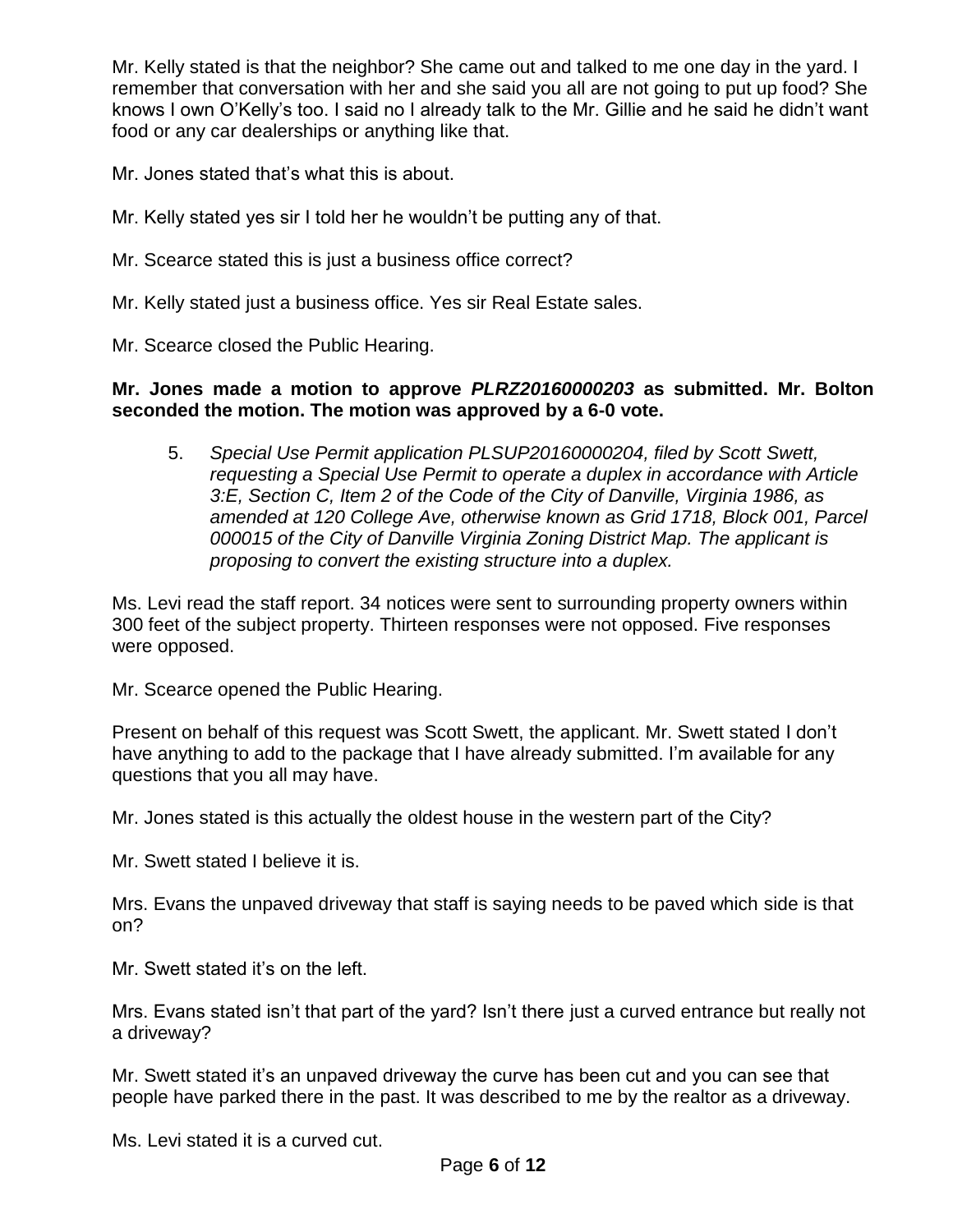Mrs. Evans stated I know it is I have just seen people park in the front yard.

Mr. Bolton stated do you want to pave it or would you rather it is crush and run? It we changed it to that I don't know if we could but are you okay with it being paved? I'm just trying to think the neighbors might rather see crush and run.

Mr. Swett stated I don't really have strong feelings either way.

Mr. Bolton stated it don't matter, okay. Did you hear from any neighbors about paved or crush and run?

Mr. Gillie stated no. You could modify that and change it if you think another material would be better.

Mr. Bolton stated could we do an option to pave it or use crush and run?

Mr. Gillie stated you could.

Mr. Bolton stated so that way you would have the choice to do crush and run if you wanted too.

Mr. Gillie stated multiple family dwellings are required to have paved. One and two family dwellings can have options.

Mrs. Evans stated who do you plan to rent this to? Some neighbors have expressed concerns to me about who would rent it.

Mr. Swett stated I plan to go through professional property management and allow them to do the screening of the applicants. I would assume because of it close proximity to Averett College that professors or employees of the university would be a real good match.

Mrs. Evans stated rather than students.

Mr. Swett stated if they meet the criteria but it would be to my advantage and preference to get longer term tenants.

Mr. Bolton stated do you have an idea about what the rent will be?

Mr. Swett stated ballpark estimate about 700 per apartment.

Mr. Don Scism stated I have lived at 156 College Avenue for 20 years. When I first started looking in the West Main area, College Avenue had some apartments. Now they have all been reverted back to single residents I think there was a reason for that. I think people want to take care of their homes. All of those homes have been well taken care of. Several years ago when I worked for the telephone company I visited all of these neighborhoods. You would go in there and grocery stores, garages, cafes and one of them even had a pet store in it if you remember on Kemper Road they had a pet store in the neighborhood. I used to wonder how these things come about. How did they happen? How did we end up with these things where people live? I think I kind of see the answer. We have an old house here that no one has lived in for a very long time. With no maintenance that I can see I have gone past it for twenty years and I never seen anyone out there working on that house. All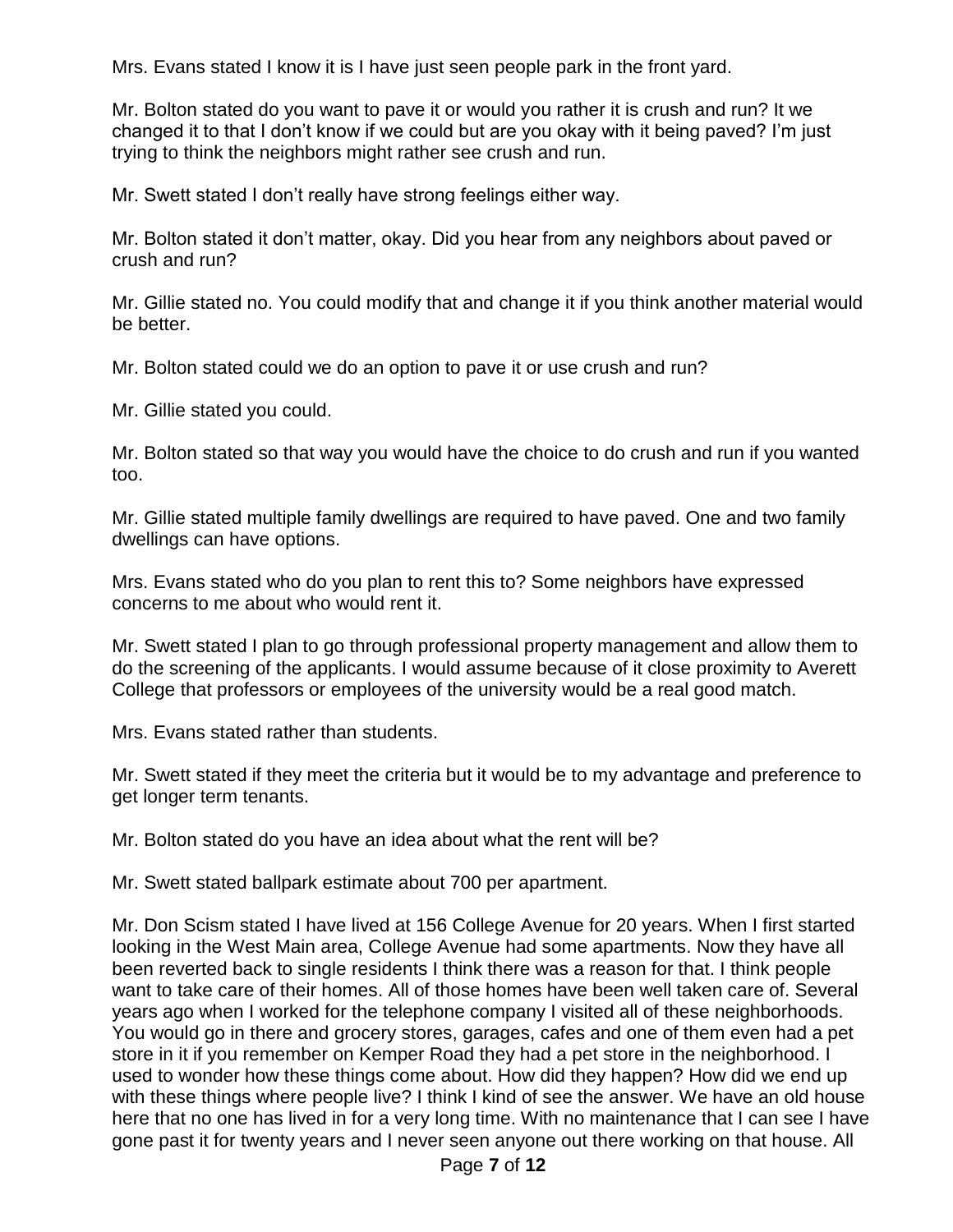of the other neighbors there sometimes you have to go down to the end of the road and park because they are working trying to maintain their home. I can't believe staff would say that this is okay to do because the neighborhood seems to be going back to single residents; which I would prefer. I kind of leave it in your hands but I don't think we should be coming back some years from now arguing about how loud the dogs bark or we want wine or cheese or a convenience store because this is where these things lead in my opinion. When you start changing a neighborhood you are changing it for the worst in most cases.

Mr. Scearce closed the Public Hearing.

Mr. Garrison stated there is a driveway on the right side of that house that is paved does that belong to the house on West Main Street? It actually leads behind the house that we are talking about here; behind that house on College Avenue where there was a car parked the other day.

Mr. Scearce stated I don't think that is on that lot.

Mrs. Evans stated I was told by a neighbor that was a shared driveway.

Mr. Garrison stated I didn't talk to a neighbor because I didn't see one. But I did walk back that driveway all the way to the rear of the house at 120. There appears to be a parking area behind the house and I'm not sure whether it is on that lot or on the lot for the house on West Main Street.

Mr. Gillie stated I can't say for sure which lot it is.

Mr. Scearce stated you what?

Mr. Gillie stated I can't say for sure what lot it is on. There are a lot of shared things in that area and without a survey saying exactly what lot it belonged to. I can't say I'm sorry.

Mr. Scearce stated let me ask the applicant I think he has some input.

Mr. Swett stated the paved driveway on the right side is not part of 120 it is associated with the house that is on West Main Street. It is a back entrance to them and they also have a garage as well.

Mr. Garrison stated do they have property as well behind the 120?

Mr. Swett stated they have a garage directly behind 120 and that is directly behind their house as it faces West Main Street.

Mr. Scerace stated I think from past real estate this is a shared driveway for the Darkis and the Jones.

Mr. Bolton stated you have been in the house I have been in it years ago and I remember it being very cut up and hodgepodge especially on that back wing. Are there several kitchens already there? Are there makings of a triplex or a duplex already there?

Mr. Swett stated it was a triplex for many years and that's why it is divided that way and that's why there are three kitchens.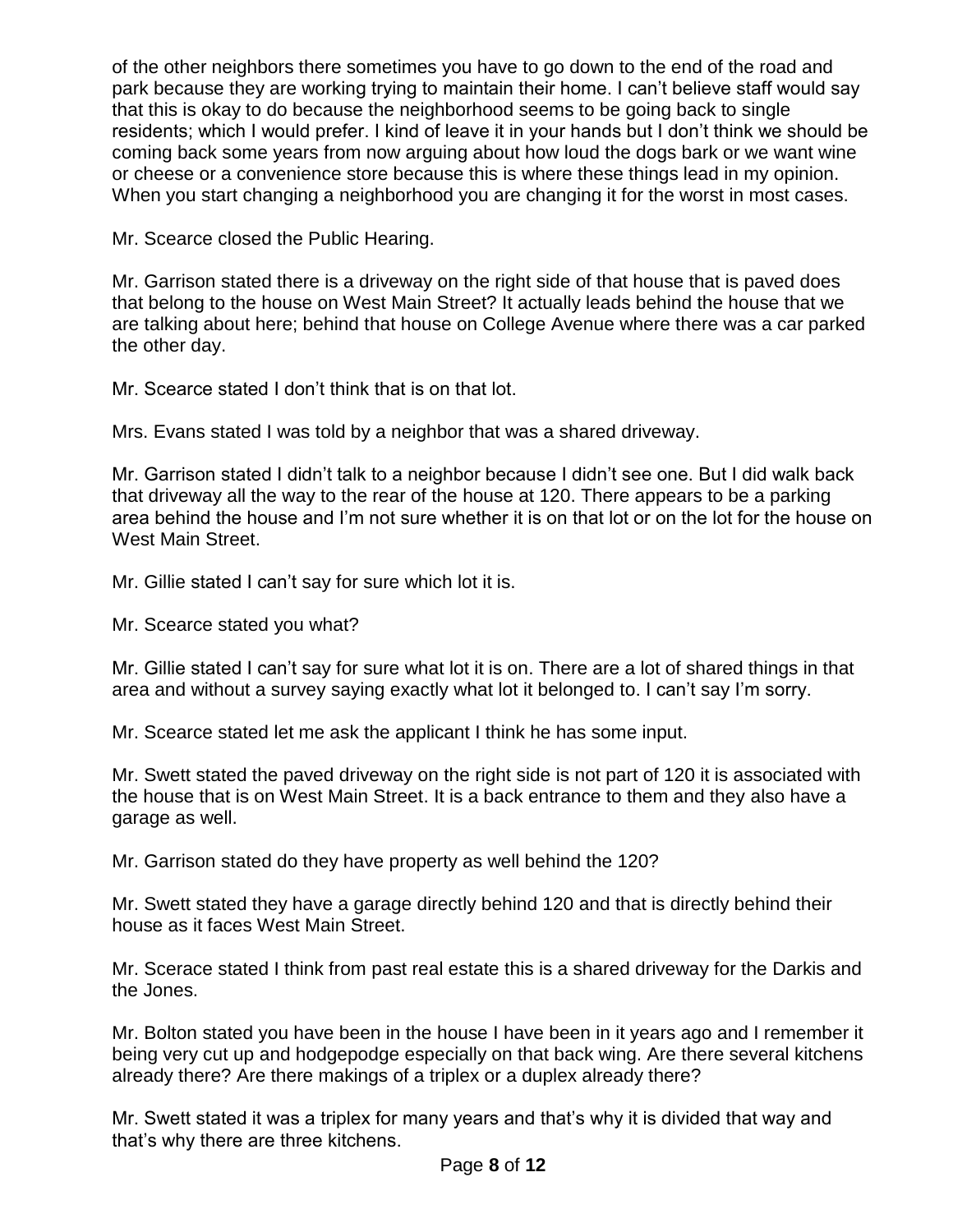Mr. Bolton stated so it has operated as a triplex before at one point. Now you want to go to just two apartments?

Mr. Swett stated yes which will create larger apartments.

Mr. Scearce stated do you have plans on renovating the house and doing improvements on the inside and out?

Mr. Swett stated yes.

Mr. Jones stated if for some reason he wanted to go to a triplex would he have to come back before us?

Mr. Gillie stated yes he would have to ask to rezone the property to multi-family and in that we would consider it spot zoning. Remember under this the Special Use Permit is allowed for duplex so this district recognizes the potential for duplexes.

Mr. Bolton stated the case that we had on Mount Vernon this is very similar?

Mr. Gillie stated yes very similar.

Mr. Bolton stated okay.

**Mr. Bolton made a motion to approve** *PLRZ20160000204* **with the conditions per staff and add an option of a paved driveway or crush and run. Mrs. Evans seconded the motion. The motion was approved by a 6-0 vote.**

*6. Special Use Permit application PLSUP20160000205, filed by Jonathan Yates, requesting a Special Use Permit to install a commercial communication tower in accordance with Article 2, Section R, Item 6a of the Code of the City of Danville, Virginia 1986, as amended at 115 Watson Street, otherwise known as Grid 1607, Block 025, Parcel 000010 of the City of Danville Virginia Zoning District Map. The applicant is proposing to erect a 150 ft monopole-style wireless communication facility on the site.*

Ms. Levi read the staff report. 31 notices were sent to surrounding property owners within 300 feet of the subject property. Seven responses were not opposed. One response was opposed.

Mr. Scearce opened the Public Hearing.

Present on behalf of this request was Jonathan Yates, the applicant. Mr. Yates stated first and fore most I would like to Thank Mr. Gillie and his staff. We do towers all over the Southeast and this is the first time I have done one in Danville. I asked 101 stupid questions but they never laughed at me over the phone; you have some real professionals here and they were gems to work with and I thank them. This is a 150 foot monopole facility it is designed for four carriers. What we are trying to do is not only improve coverage but capacity in that surrounding area. A lot of what we are trying to achieve here is what we call in building coverage. Where we have to get more of a dominant server in the area so both voice and broadband can work. They can sort of work now but you have interrupts and if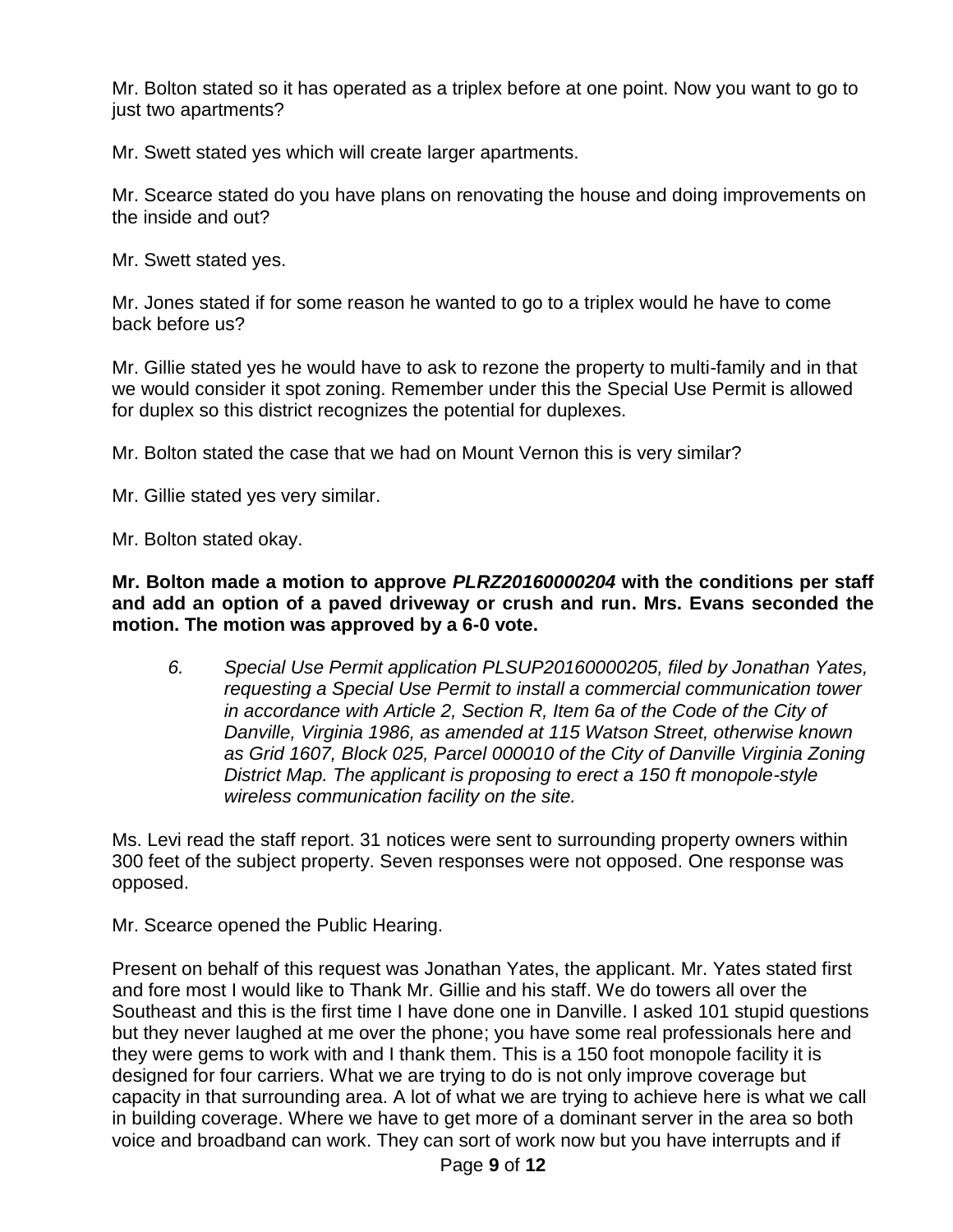you try to use broadband in that area you are going to really have protracted speeds it's going to stretch out. To solve this problem we begin to look for a property that would work from an R radio frequency stand point and in this case I believe we found an excellent property. It's Mr. Tom Leggett's property it is about 2 acres under HRC. Tom has owned it about 10 years but he has worked on the property for about 51 years as the home of P.L. Anderson and Sons. P.L Anderson and Sons is the four oldest general contractors in Virginia they have been there since the 1920's. In fact, in the old days Tom told me that actually sold coal off of the property. But what it provides us is you have P.L. Anderson in the front and then you have their construction which is absolutely ideal. It's surrounding by a good heavy tree cover. You have the railroad line to the south of it then you have a ten foot earth and berm. We have found at that busy intersection a hidden place to put this tower. From a facility stand point we have to be at least half the height of the tower to the property lines we are actually 150 feet to the north, 178 to south, 160 to the east and 91 to the west. In addition we had the property reviewed by a Commonwealth Engineering Mr. Habib Azouri. He certified two important things. One he certified the compliance with the ANSI/TIA-222-G standard of 115 mph ultimate wind speed and he also certified that it would have a 75 foot fall zone; therefore, contained within Mr. Leggett's property. In addition, we had the facility reviewed by the FFA and the FFA made two important determinations. One it would be no hazard to air navigation and secondly no lighting would be required. So what we are present to you at that location is a monopole facility. What is a monopole? A monopole is just a pole like you would have at Wendy's or McDonalds sign on but instead we would put communication equipment on it. This was designed for no lights and we have an incredible piece of property to place it on. I here for any questions Mr. Leggett is here with me if there are any property related questions. Again just an ideal location it's where we need to be to provide both the coverage and capacity. I think we have found a very good location in terms of what it has to offer.

Mr. Jones stated is this just going to be a basic tower or one of these things that you make it look like a tree?

Mr. Yates stated this is going to be a basic tower. When you do what you are referred to as a monopine the fact of the matter is it don't fool anyone. It is the worst looking tree you ever seen so we are not going to do that. We have found that the only time the monopine works is when you are up in the mountains. You can do a monopine if you have a cascade of green coming up behind it that you can hide it in. Otherwise, you have not fooled anyone this is just going to be a monopole it will have the design for the four carriers and their space on the bottom it will not be a fake tree.

Mr. Scearce closed the Public Hearing.

# **Mr. Dodson made a motion to approve** *PLSUP20160000205* **with the conditions per staff. Mr. Jones seconded the motion. The motion was approved by a 7-0 vote.**

7. *Rezoning application PLRZ20160000209, filed by Terry Francisco, requesting to rezone from N-C, Neighborhood Commercial District to "Conditional" HR-C Highway Retail Commercial District, 778 Westover Drive, otherwise known as Grid 0715, Block 003, Parcels 000008, of the City of Danville, Virginia Zoning District Map. The applicant is proposing to use the property for office and interior mini-storage facilities.*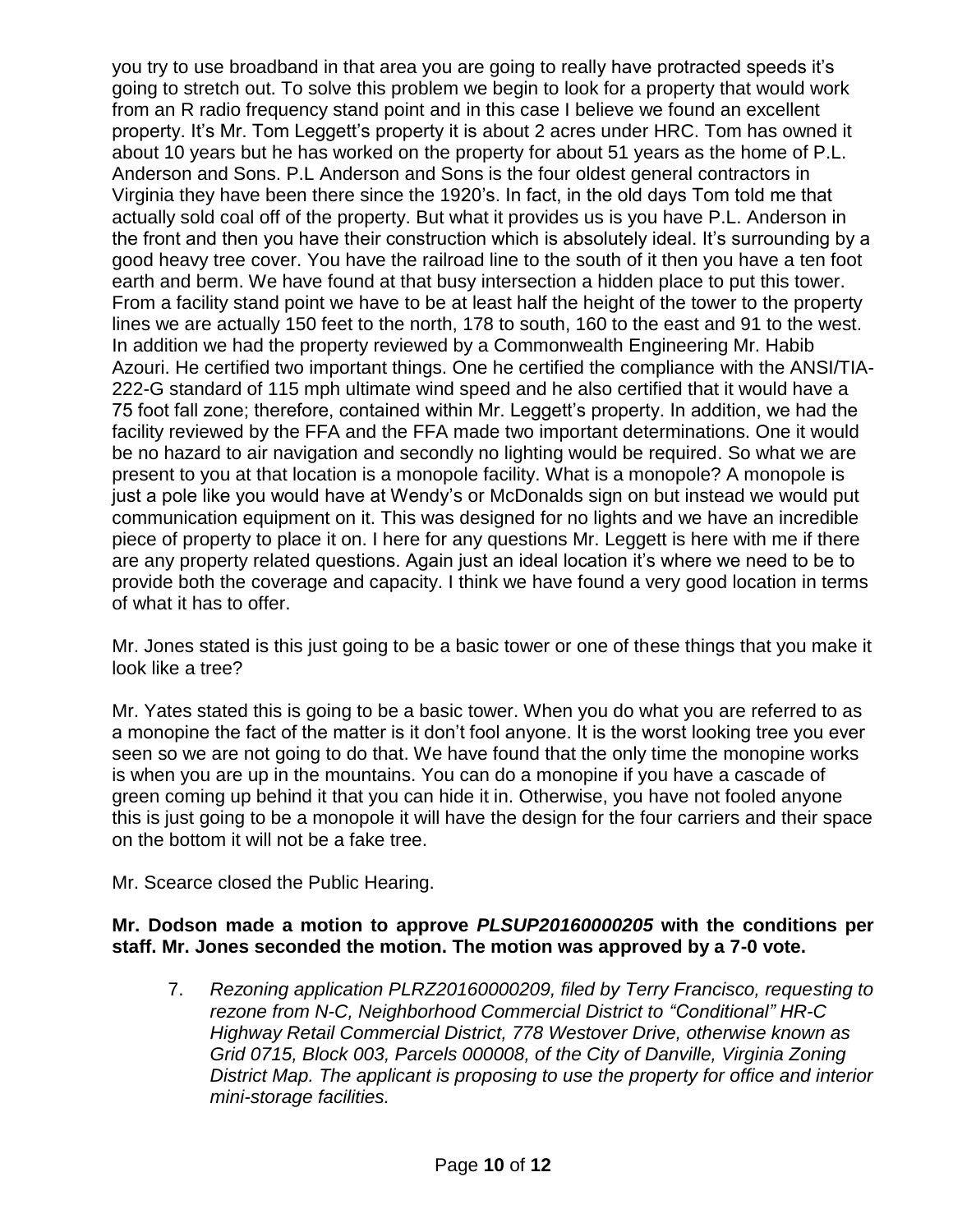Ms. Levi read the staff report. 29 notices were sent to surrounding property owners within 300 feet of the subject property. Five responses were not opposed. Three responses were opposed.

Mr. Scearce opened the Public Hearing.

Present on behalf of this request was Terry Francisco, the applicant. Mr. Francisco stated I really don't have anything to add but I wanted to make myself available if there are any questions.

Mr. Garrison stated I have a question about a comment that we received concerning tractor trailers coming down the street. I assume they are talking about Westover Drive I don't know. Are you going to be having tractor trailers coming down to this facility?

Mr. Francisco stated I can't imagine that I would. The size of the mini storage that we are talking about is so small I imagine only a pickup truck would fill it up.

Mr. Garrison stated that was my thought too but I just thought I would ask.

Mr. Scearce closed the Public Hearing.

**Mr. Garrison made a motion to approve PLRZ20160000209 as submitted. Mr. Dodson seconded the motion. The motion was approved by a 7-0 vote.**

#### **II. ITEMS NOT FOR PUBLIC HEARING**

*Request a waiver in accordance with Article 8, Section B, Item 6(c) at 217 Piney Forest Road for parking areas of six (6) spaces or less, the requirement for paved parking with curb and gutter may be waived by the Planning Commission, provided that the parking surface be constructed with a minimum surface of six (6) inches of crushed stone with adequate compaction and storm drainage provisions.* 

Mr. Gillie read the staff report.

Mrs. Evans stated is it going to be 4 or 6 spaces?

Mr. Gillie stated it is supposed to be four spaces not six sorry I cut and pasted. We have had a few of these in the past if you remember the on just up the street the hair salon we had the one out at Stinson.

**Mr. Bolton made a motion to approve the wavier as submitted. Mr. Garrison seconded the motion. The motion was approved by a 7-0 vote.**

#### **III. MINUTES**

**The July 21, 2016 minutes were approved by a unanimous vote with one correction on page 7 Sharon Jones should Sharon Dones.**

#### **IV. OTHER BUSINESS**